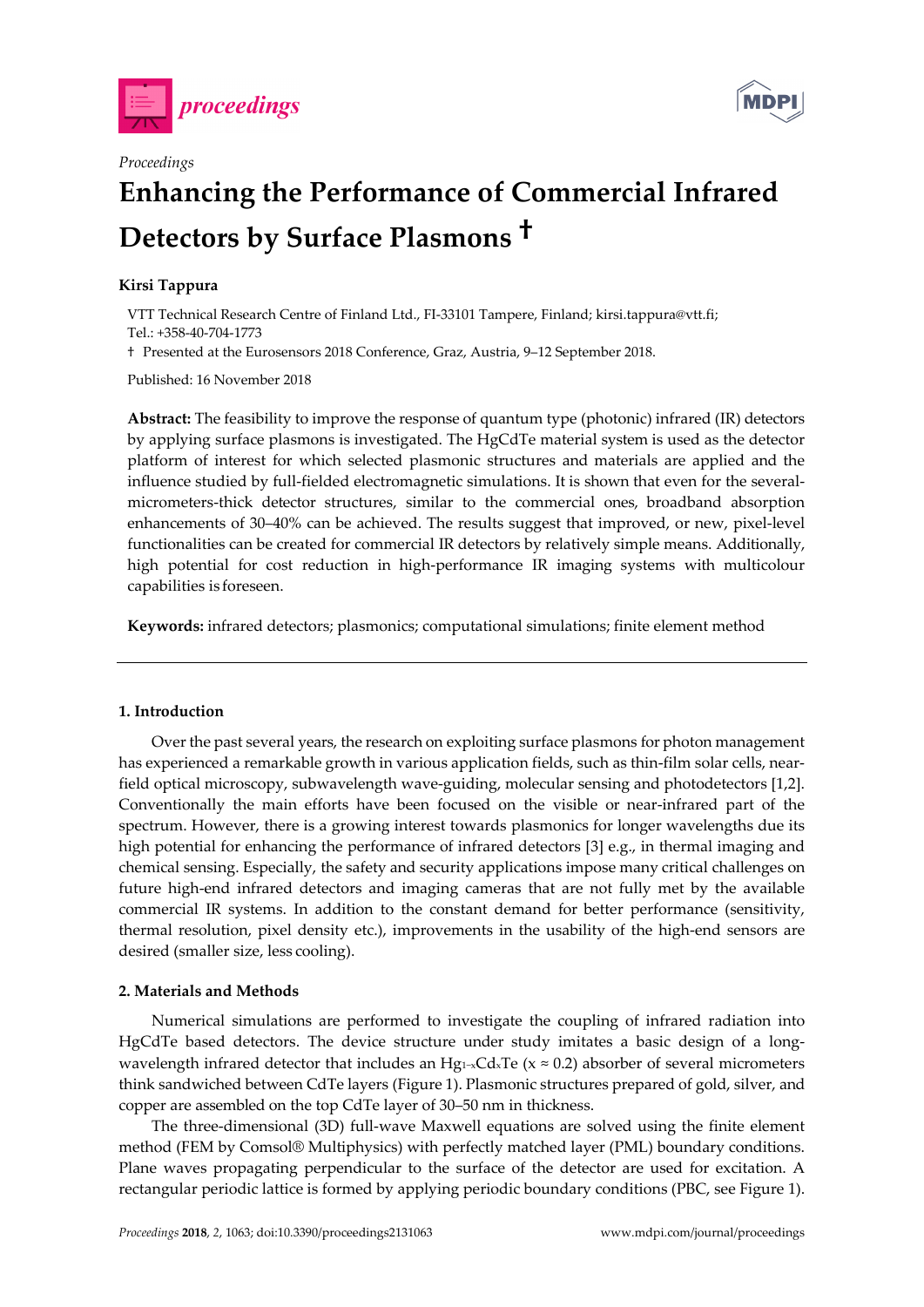The material parameters (i.e., dispersive permittivity) of HgCdTe, CdTe, and metals were obtained from refs. [4–6], respectively.



**Figure 1.** A cross sectional view of the simulated system with plasmonic structures (yellow) on the thin CdTe passivation layer on the top of the IR absorber. The wave vector, **k**, indicates the direction of the incident plane wave and the sold rectangular box the simulation box, on the vertical sides of which the periodic boundary conditions (PBC) are applied.

The time-average spectral power density, *Q*abs, absorbed in volume *V* is used to calculate the power absorbed in the detector structure:

$$
Q_{abs}(\omega) = \frac{\omega}{2} \int\limits_V Im[\varepsilon(\omega)] |\mathbf{E}|^2 dV, \tag{1}
$$

where *E* is the electric field,  $\omega$  the angular frequency of the electromagnetic radiation, and  $\varepsilon(\omega)$  the permittivity of the material in volume *V*.

#### **3. Results**

In the present work, plasmonics structures are developed for standard HgCdTe infrared detectors for the spectral range of about 8−12 μm by computational means. The influence of selected plasmonic geometries and materials on the device performance is evaluated. As demonstrated in Figure 2a, broadband absorption enhancements of 30–40% are feasible with the proposed geometries even for the standard detector structures with several-micrometers-thick absorbers. The plasmonmodified interactions of the infrared radiation with the detector can be tuned as shown in Figures 2 and 3, as examples.

The demonstrated beneficial effects are created by engineering the scattering properties of the plasmonic structures so that most of the incident radiation is scattered into the absorber in favorable angles to enhance the optical path of photons in the active layer and to reduce the reflection losses similar to an efficient broad-band antireflection layer. In addition, the electromagnetic near-field is enhanced near the plasmonic structures resulting to confined and increased absorption near the structures in the absorber. As expected, for thinner absorbers the effects are more pronounced. Figure 2b shows the relative scattering cross section of a single gold particle similar to the ones used in the array of the upper curve of Figure 2a indicating that the absorption in the plasmonic particles can be minimized and the scattering into the detector maximized.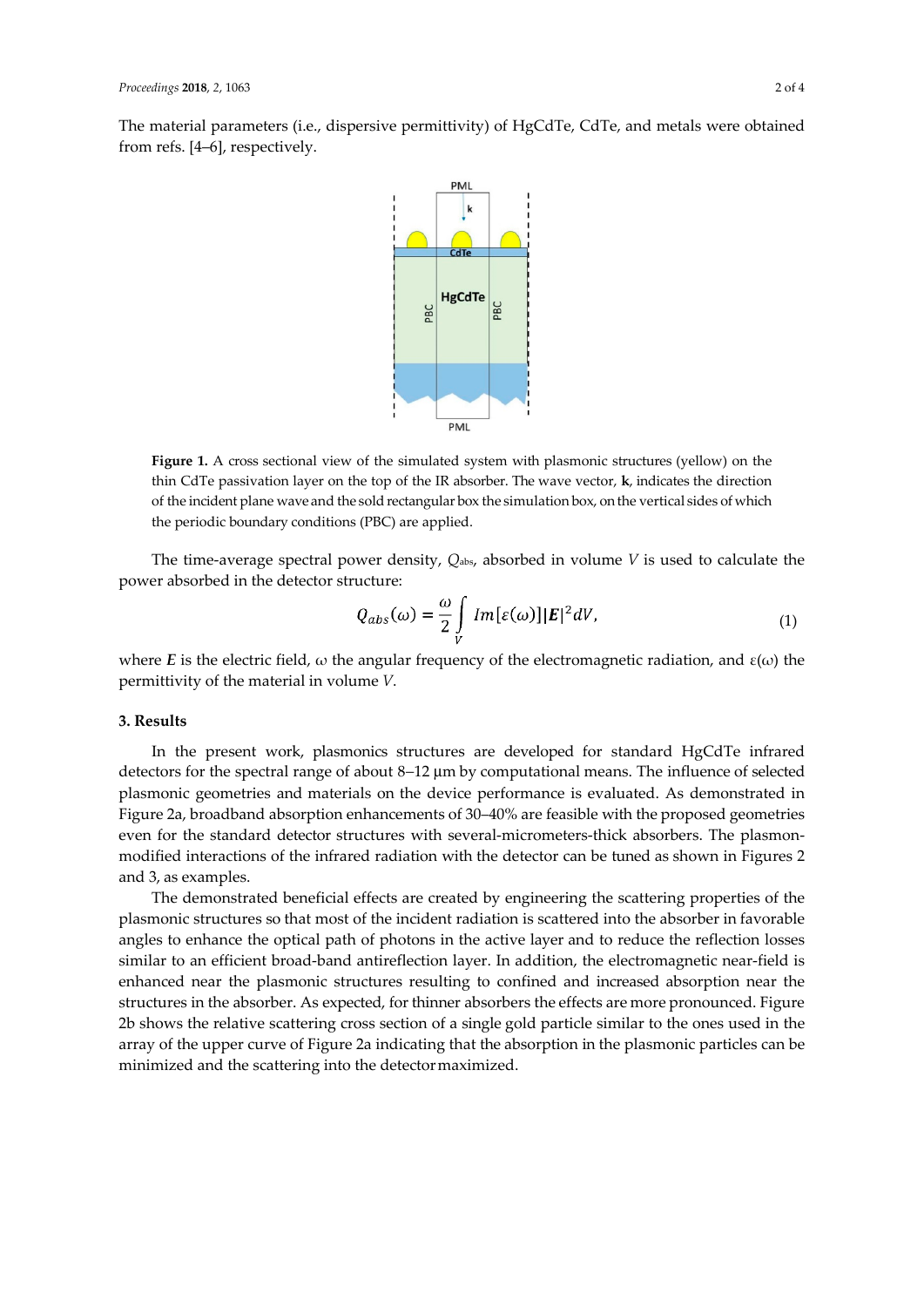

**Figure 2.** (**a**) Influence of the shape of the plasmonic structures on the absorption enhancements in an HgCdTe infrared detector with a 6-um-thick absorber. The absorption enhancement is defined as the ratio of the power absorbed in HgCdTe for the device with plasmonic structures to that without the plasmonic structures; (**b**) Absorption, scattering and extinction cross sections relative to the geometrical cross section for a single plasmonic particle similar to the ones used in the array of the upper curve of Figure 2a.



**Figure 3.** Absorption enhancement of a thick HgCdTe detector tuned by varying the surface density of the metallic plasmonic structures. The absorption in HgCdTe increases as the coverage increases from 9% (red dashed line) to 18% (black solid line).

In addition to designing detectors with enhanced absorption and photoresponsivity, the spectral response ("color") can also be engineered with accordingly designed plasmonic structures by enhancing selected wavelength regions and suppressing the others. Further, the results suggests that properly designed plasmonic structures provide the means to decrease the volume of a detector/pixel and as such to decrease the noise levels, as well.

#### **4. Discussion**

Regardless of the increasing number of reported results and predictions, the true potential of plasmonic structures for enhancing the performance of different IR detectors is still largely undefined and even more, not exploited in products. Nevertheless, the reported results suggest that plasmonics can provide a promising practical tool for the designers of future IR detectors with enhanced pixel level functionalities.

Considering the fast development of high-throughput and high-resolution fabrication techniques the advancement of plasmonic structures even into relatively low-cost devices seems feasible. A significant advantage of the plasmonics approach, as demonstrated here, is that the